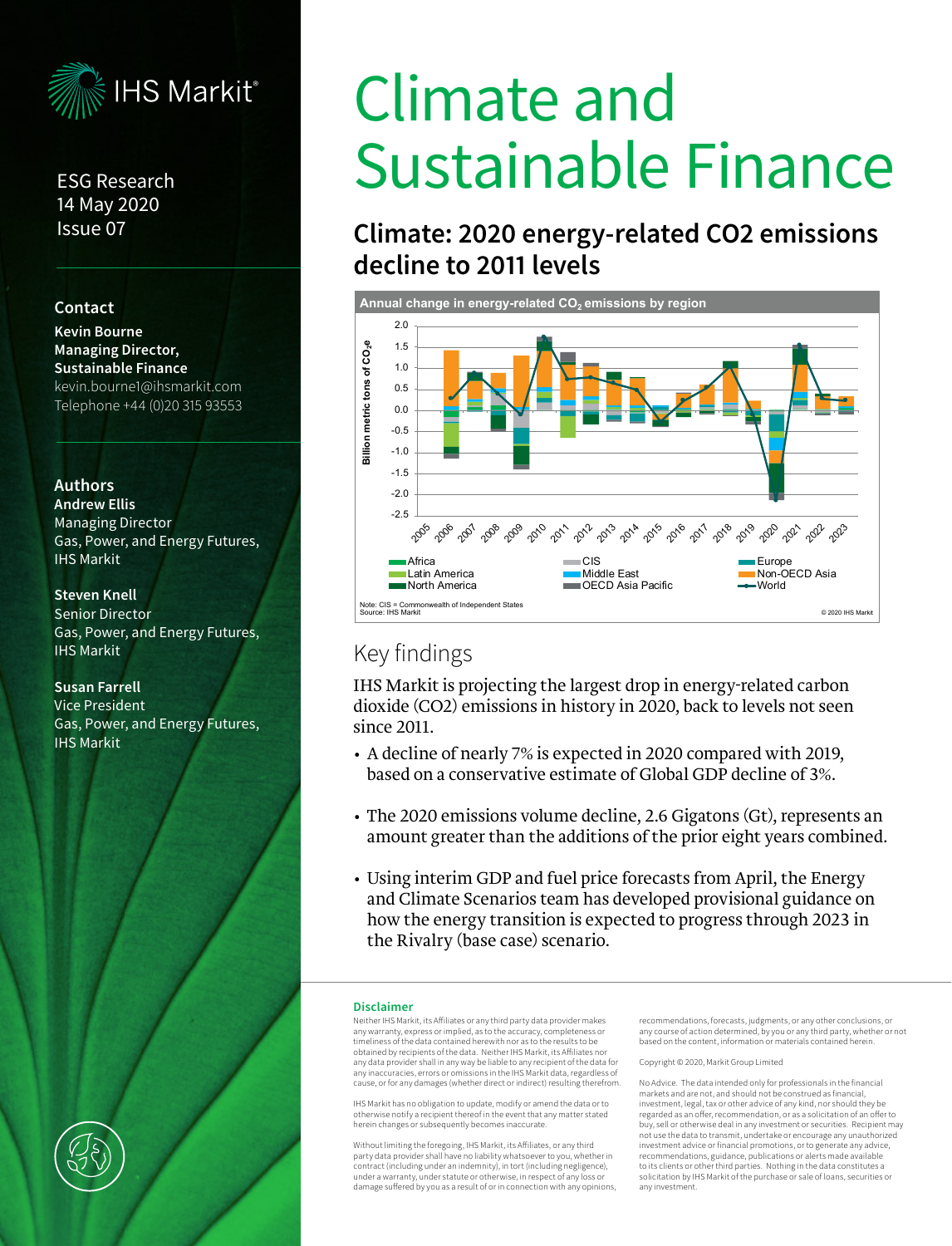- Energy-related emissions are projected to rise in 2021 along with GDP and move slowly back to trend after 2023. However, total levels projected by 2025 in our 2019 estimates will now not be reached until 2050.
- The depth and duration of the economic lockdowns opened a view to the potential of clean air and less congestion. Although most initial stimulus is to get people back to work in existing industries, there is increased potential for the populous and investors to push for future ties to low-carbon investment. Especially as the physical impacts of a changing climate will continue to be evident, quite irrespective of a pandemic.



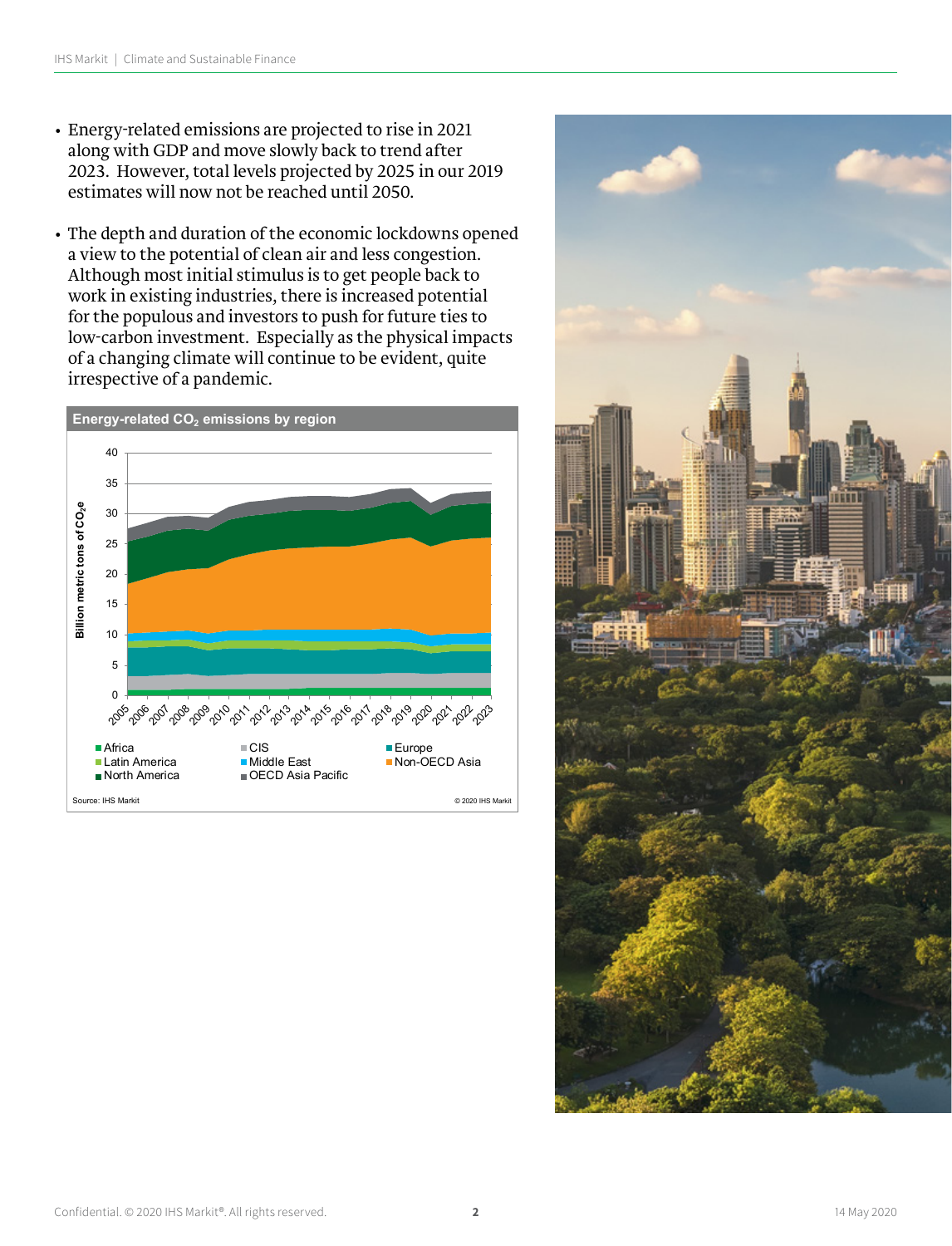# **Largest annual drop in energy-related CO2 emissions in history**

Greenhouse gas emissions (GHGs) include carbon dioxide (CO2), methane (CH4), nitrous oxide (N2O), and fluorinated gases (F-gases). CO2 is by far the largest contributor to GHGs, making up 75% of the total, followed by methane at 17%.

- There is a strong correlation between the rise in atmospheric CO2 concentrations and global temperature rise. The chart at the left plots the global CO2 concentration in parts per million (ppm) compared with change in average global Celsius temperature compared with a baseline of pre-industrial times (1880-1910). The sharp rise in CO2 levels starting in the 1980s accompanied an equally sharp rise in global temperatures.
- Energy accounts for nearly 90% of global CO2 emissions, with power generation (32%) being the largest sector, followed by transport (21%), industry (14%) and domestic sectors (9%). Hence the focus on decarbonization in energy and the move towards an "energy transition."

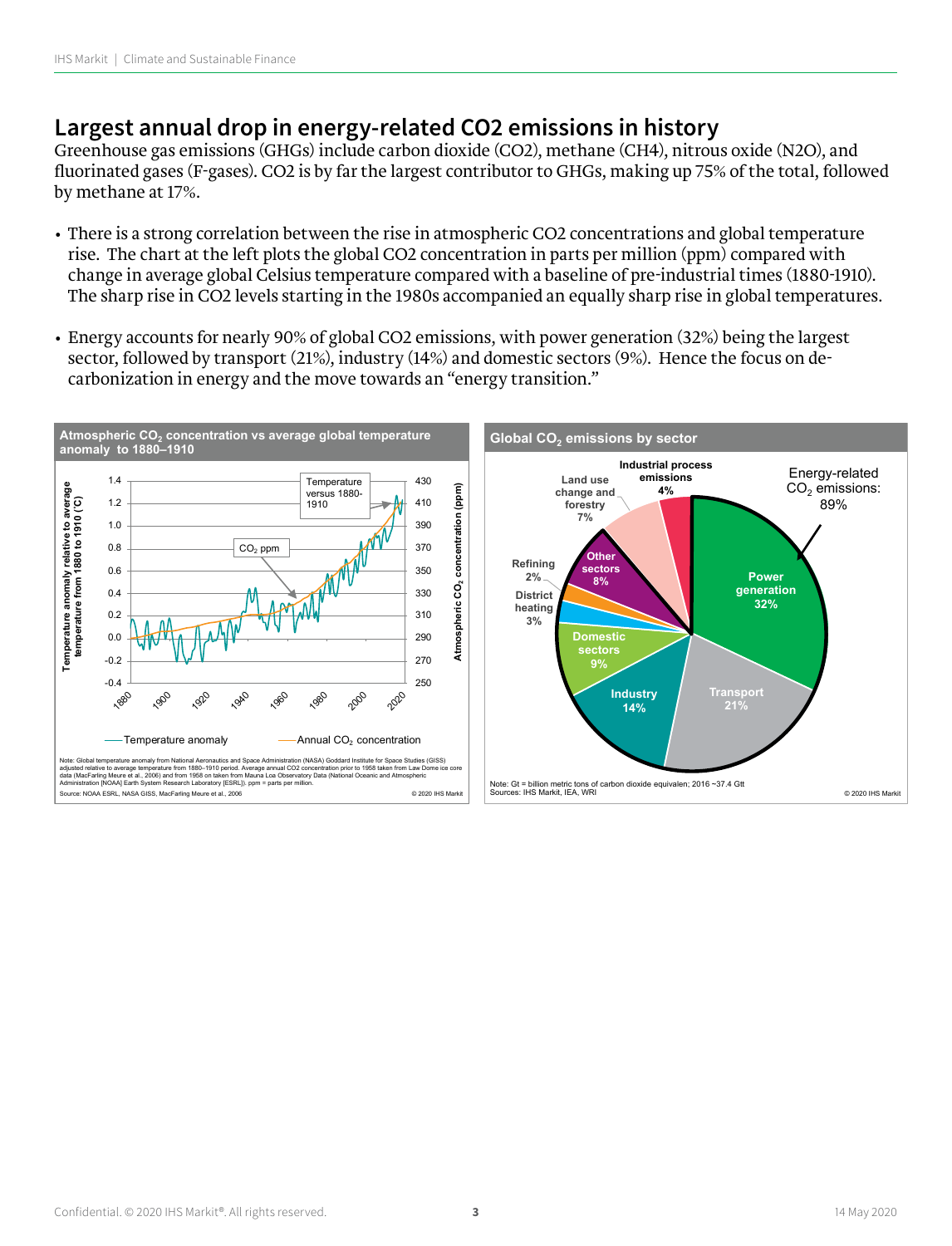Sector and regional declines in final energy sector demand vary widely.

- In Non-OECD Asia, including Mainland China, industrial energy demand will contract markedly due to reductions in the domestic sector as well as lower activity in key export markets.
- In North America, reduced mobility leads to a collapse in the on -road transport sector in 2020.
- In percentage terms, aviation is the sector with the greatest falls in consumption, at -26% compared to 2019.



Those sectors that emit the most CO2 are also those most acutely impacted by the pandemic. Global transport emissions, driven by road and aviation, will be down more than 13% in 2020. Industrial and power emissions will each decline more than 6%.

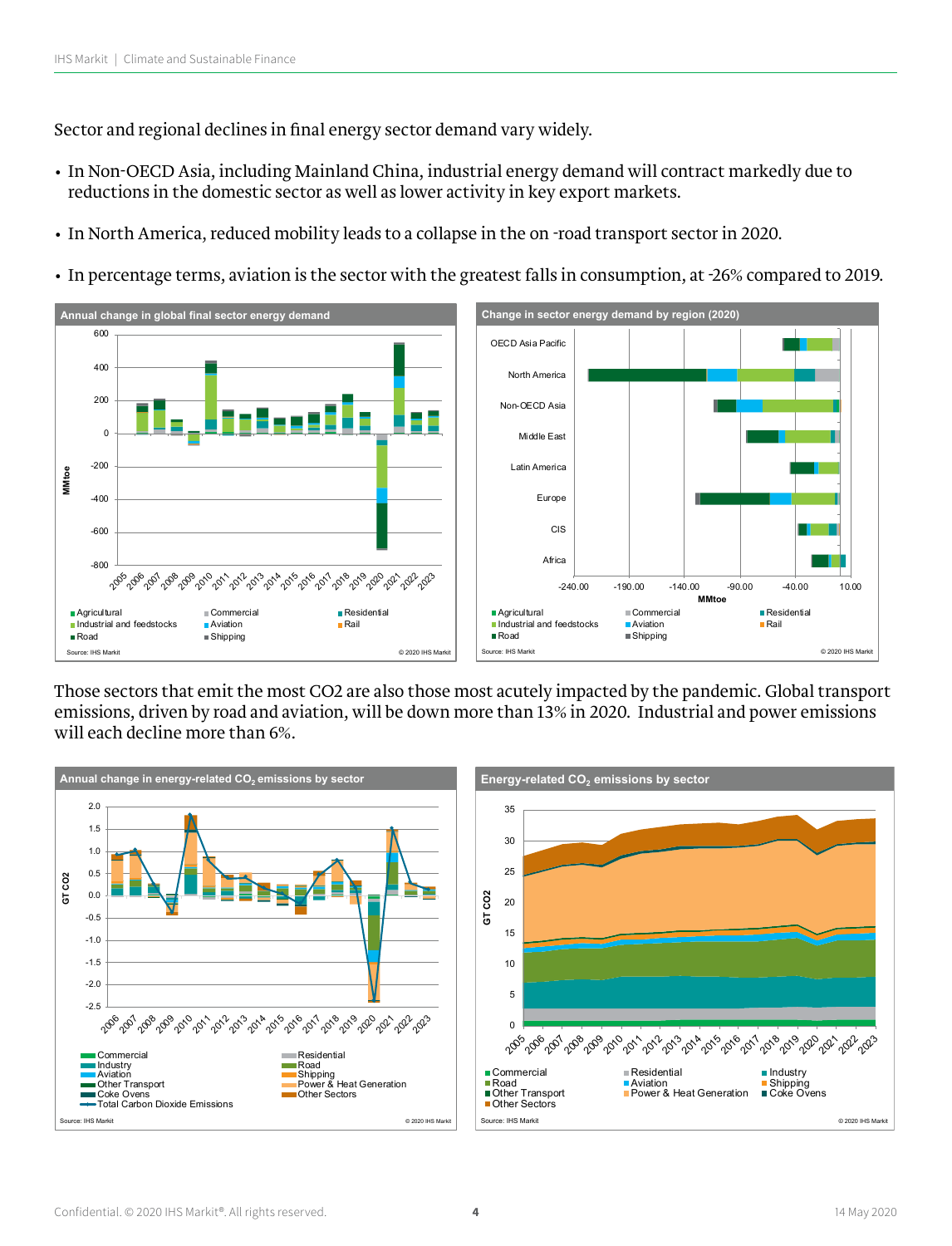# **Where do emissions go from here?**

A key question from an environmental standpoint is what happens next. Emissions are projected to rebound 5% in 2021 and return to trend thereafter through 2023 on the basis of the latest GDP, fuel prices, and existing Rivalry Scenario assumptions regarding climate policy performance. Nonetheless the depth of the initial decline means that emissions levels projected for 2025 in our 2019 outlooks, would now not be reached until 2050. They are, however, still rising.

The interventions governments are making to combat COVID-19 and economic recession through assistance or stimulus spending in the initial phases do not look like they will accelerate the energy transition. However, a greener recovery remains possible and can be accelerated by the shifting future government spend to low carbon initiatives that would both increase growth and lead to lower emissions. We expect that the window on clean air and less congestion that was opened during the extended lockdowns could energize many NGOs, financial institutions, and the general public to demand that action be taken.

In addition, the evidence of physical climate change damages such as those seen in 2018 and 2019, will not recede because the world is in a pandemic. The US National Oceanic and Atmospheric Administration (NOAA) assigns a 75% probability that 2020 could be the warmest year on record, and a 99.9% chance that it will be in the top five. Although a shift downward in the emissions curve will reduce what could have happened, it will not be until the emissions trajectory turns markedly downward that climate change will start to be mitigated. The significant variation in potential future energy paths will be laid out in the 2020 Energy and Climate Scenarios datasets, charts, and narratives to be released in June. A short summary of the assumptions in each of the three scenarios will be released to clients in early May along with a discussion webinar in mid-May.